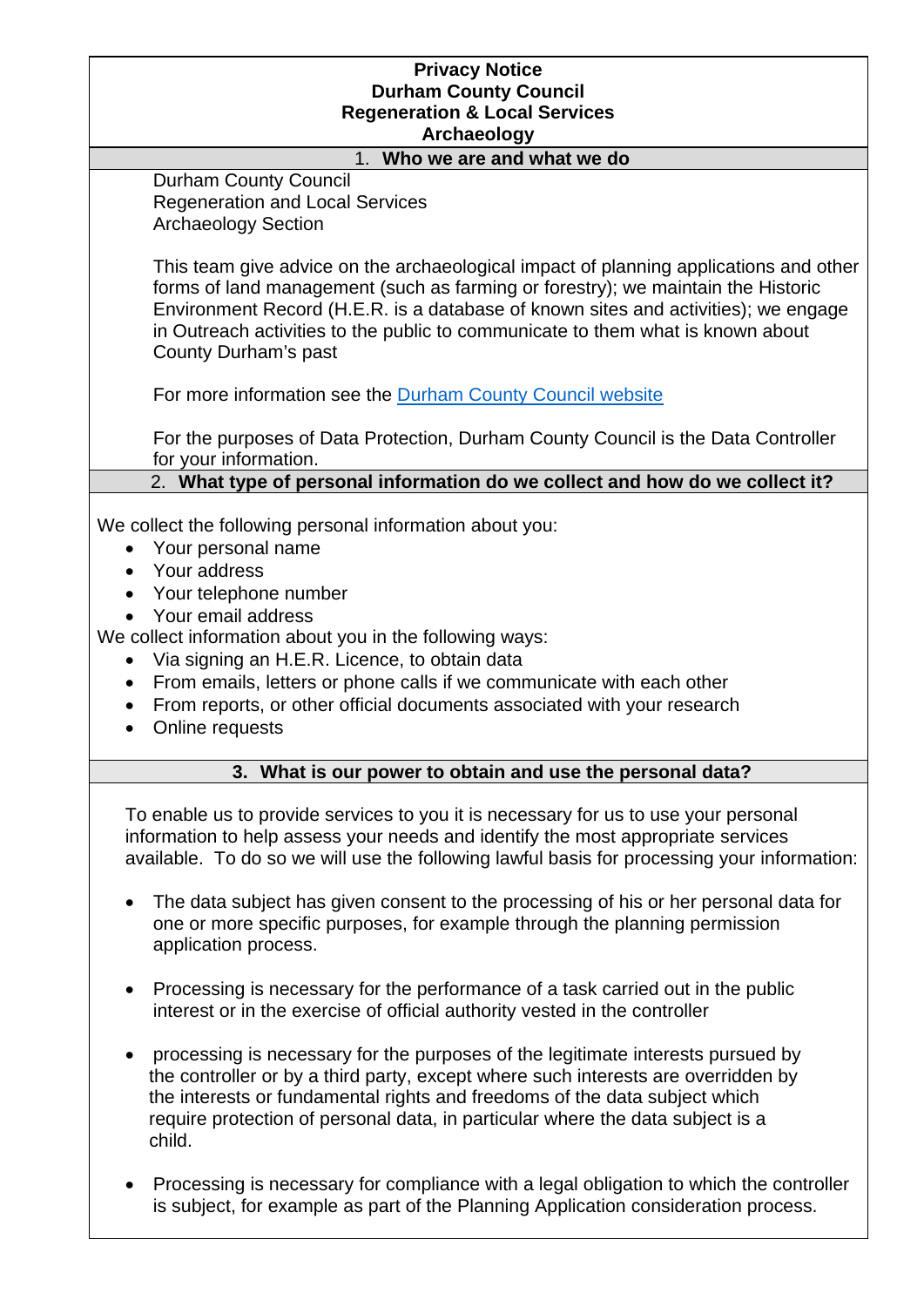## 4. **What is your personal information used for?**

The Archaeology Section collects and processes information about you for the following purposes:

- So we can identify who has carried out a piece of research
- So we can respond to an inquiry by you
- So we have a record of your agreement to our data licence to protect our Copyright

# 5. **Will your personal information be shared?**

Your personal information will not be shared with other organisations unless we have your consent or there is a legal basis for doing so e.g. for the Prevention or detection of crime

However, it should be noted that we make reference to people names in our Historic Environment Record which is openly available on-line. The H.E.R. makes references to peoples names who are an author of a report, book, article which has been recorded in the Historic Environment Record This H.E.R. is accessible through our website and is therefore in the public domain.

The people who usually access the Authorship information are researchers who access the Historic Environment record – such as students, academics, members of the public, professional archaeologists, developers, land managers, and their agents.

## 6. **How do we keep your personal information secure?**

The security of your personal information is important to us. The records we keep about you are secure and are confidential within the Council. The Council have a range of procedures, polices and systems to ensure that access to your records are controlled appropriately.

Examples of our security include:

• Controlling access to systems and networks allows us to stop people who are not allowed to view your personal information from getting access to it;

• Training for our staff allows us to make them aware of how to handle information and how and when to report when something goes wrong.

## 7. **How long will we keep your personal information?**

After we deliver a service to you, we have to keep your information as a business record of what was delivered. The type service will determine how long we have to keep it.

The type of service you receive will determine how long we have to keep your information. Our [corporate retention guidelines](http://www.durham.gov.uk/dataprivacy) show how long we keep information for different services

The retention periods for this service are as follows: Permanent 8. **Is your personal information processed outside the EU?**

We do process your personal information outside the EU.

This is done via our making information available through the internet. It is only the Authorship information mentioned above that is made available.

## 9. **Marketing (if applicable)**

At no time will your information be passed to organisations external to us and our partners for marketing or sales purposes or for any commercial use without your prior express consent.